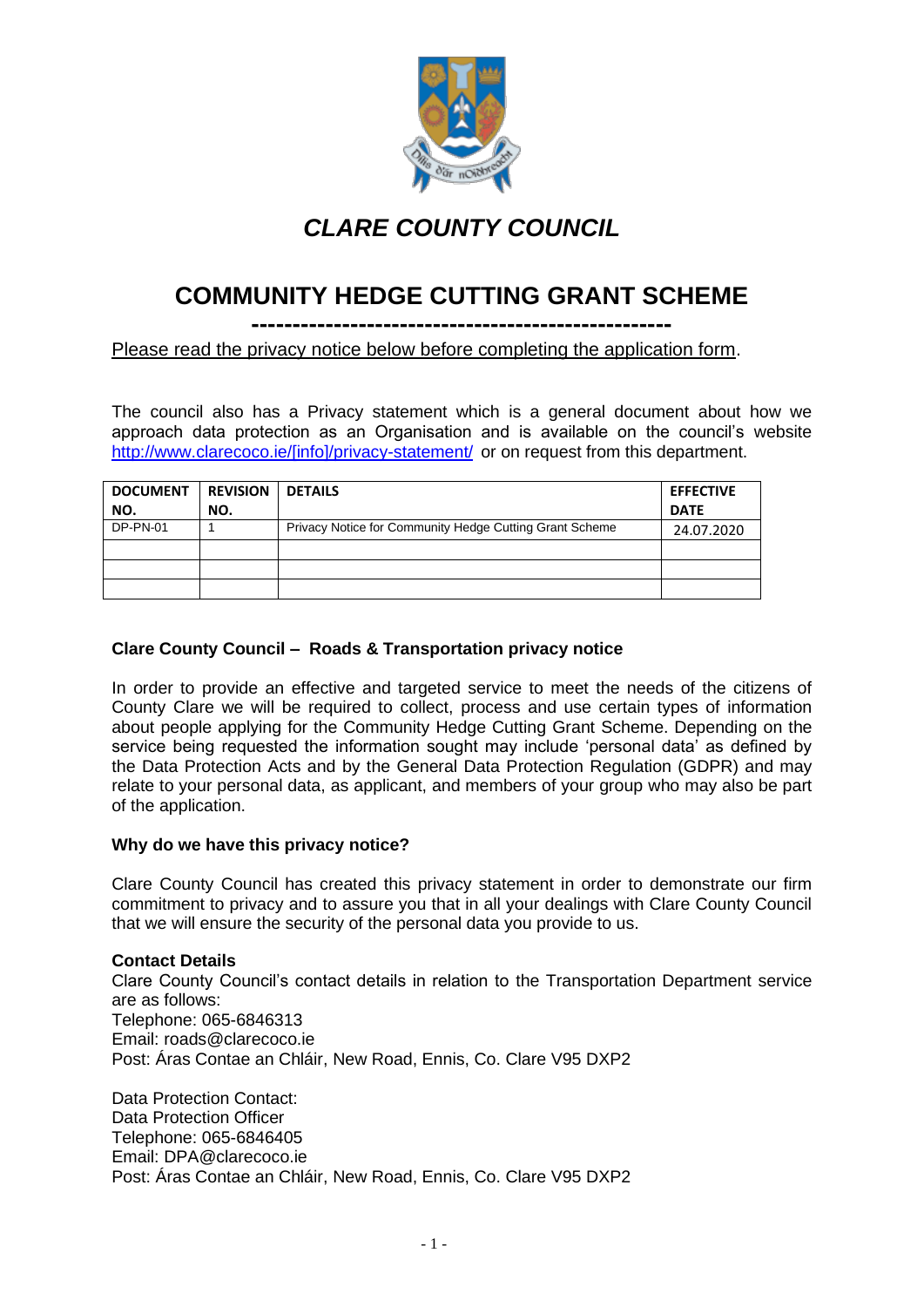Clare County Council creates, collects and processes a vast amount of personal data in various multiple formats on a daily basis. Clare County Council's commitment is that the personal data you may be required to supply to us is:

- Obtained lawfully, fairly and in a transparent manner
- Obtained for only specified, explicit and legitimate purposes
- Adequate, relevant and limited to what is necessary for the purpose for which it was obtained
- Recorded, stored accurately and securely and where necessary kept up to date
- Kept only for as long as is necessary for the purposes for which it was obtained.
- Kept in a form which permits identification of the data subject
- Processed only in a manner that ensures the appropriate security of the personal data including protection against unauthorised or unlawful processing.

#### **Legal basis for the collection, processing and sharing of personal data as part of the Community Hedge Cutting Grant Scheme provision.**

Clare County Council, may, for the purpose of its functions under Section 70 of the 1993 Roads Act, request all of the information contained in the Community Hedge Cutting Grant Scheme application form which has been devised by the Roads and Transportation Directorate, Clare County Council. Section 70 of the Roads Act, 1993, places the responsibility on the landowner to remove any tree, hedgerow etc which could present a hazard to the public road user. Clare County Council incentivises the Community Hedge Cutting Grant Scheme to assist landowners in this regard.

#### **Types of Personal data required**

In advance of completing the Community Hedge Cutting Grant Scheme application form you should read the information leaflet which accompanies the form carefully. You should take care to complete the Application form fully, ensure you understand the schemes terms and conditions, and provide the required supporting documentation. Failing to complete the application form or to provide the required supporting documentation will result in your application not being considered.

All applicants/groups are required to provide information on the following categories of data (where they are applicable)

- Personal details of applicant/ group (names, addresses, phone number, email address)
- Applicants Bank Account details, to facilitate payment of the grant
- Details of ownership of land + map indicating the road proposed to be in the Scheme

#### **How your personal data will be used/processed by the Roads & Transportation section within Clare County Council**

#### **Phone numbers and email addresses**

When contacting us we may ask you for a contact mobile phone number (or email). If we do, we may use this number to contact you by phone or by email. We will only contact you about matters that affect your application.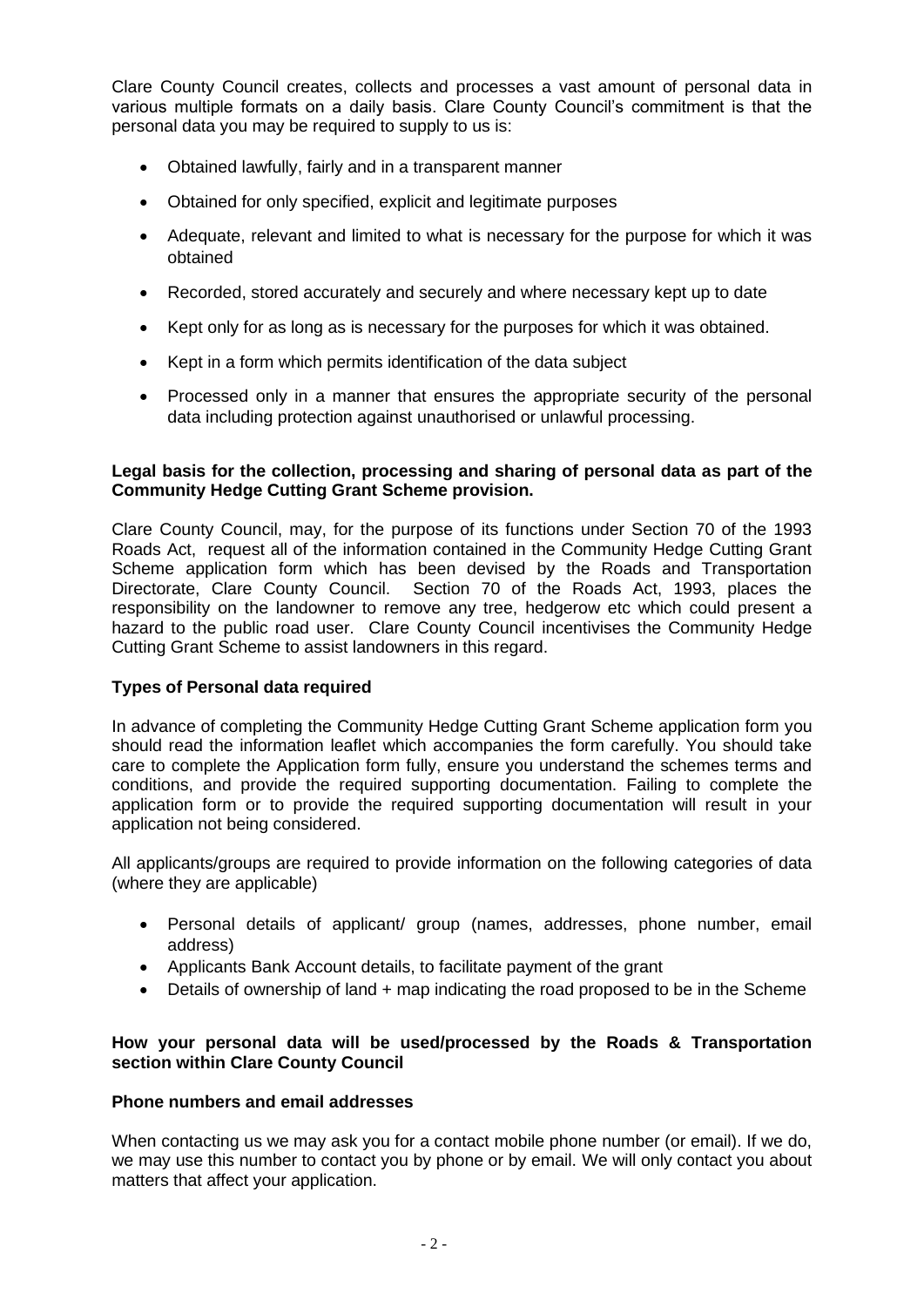### **Electronic storage and processing of your data**

The volume of customers the Council serves and range of services we provide requires an IT system to manage customer applications. Data from these applications is recorded on an Excel System and hard copy applications and related documentation are held in storage. Access to the data is controlled and restricted to relevant staff involved in assessing and processing the various services with other security measures such as passwords.

We will also be required to maintain an overview of your application history. The data we will be keeping as part of this overview of transaction history is as follows:

- Name and contact details
- Date of application
- Outcome of application including amount approved.
- Other relevant information in relation to your application

The data you supply to Clare County Council as part of your application for the Community Hedge Cutting Grant Scheme will only be used by Clare County Council for the purpose of assessing and processing your application.

List of other Departments within Clare County Council with whom the group personal data will be shared as part of the assessing and processing of your Hedge Cutting Application is as follows :

- Municipal District/Area Offices
- Finance Department
- IT Department

#### **Prevention and detection of fraud**

Your data may also be shared with other sections within Clare County Council to make sure the information is accurate, to protect public funds, recover debt and/or prevent or detect fraud.

#### **Records Retention Policy**

Clare County Council has a detailed record retention policy which goes in to more detail of the time period for which your personal data will be retained by Clare County Council and what will happen to it after the required retention period has expired.

A copy of the National Retention Policy for Local Authority Records can be accessed via the LGMA website.

#### **Your Rights**

You have the right to request access to personal data held about you, obtain confirmation as to whether data concerning you exists, be informed of the content and source of data and check its accuracy. In addition, if the data held by us is found to be inaccurate you have the right to change, remove, block, or object to the use of, personal data held by Clare County Council. In certain circumstances blocking access to data may delay or remove access to a service where the data is required by law or for essential purposes related to delivery of a service to you. Please note that to help protect your privacy, we take steps to verify your identity before granting access to personal data. Further details can be obtained from Clare County Council's website.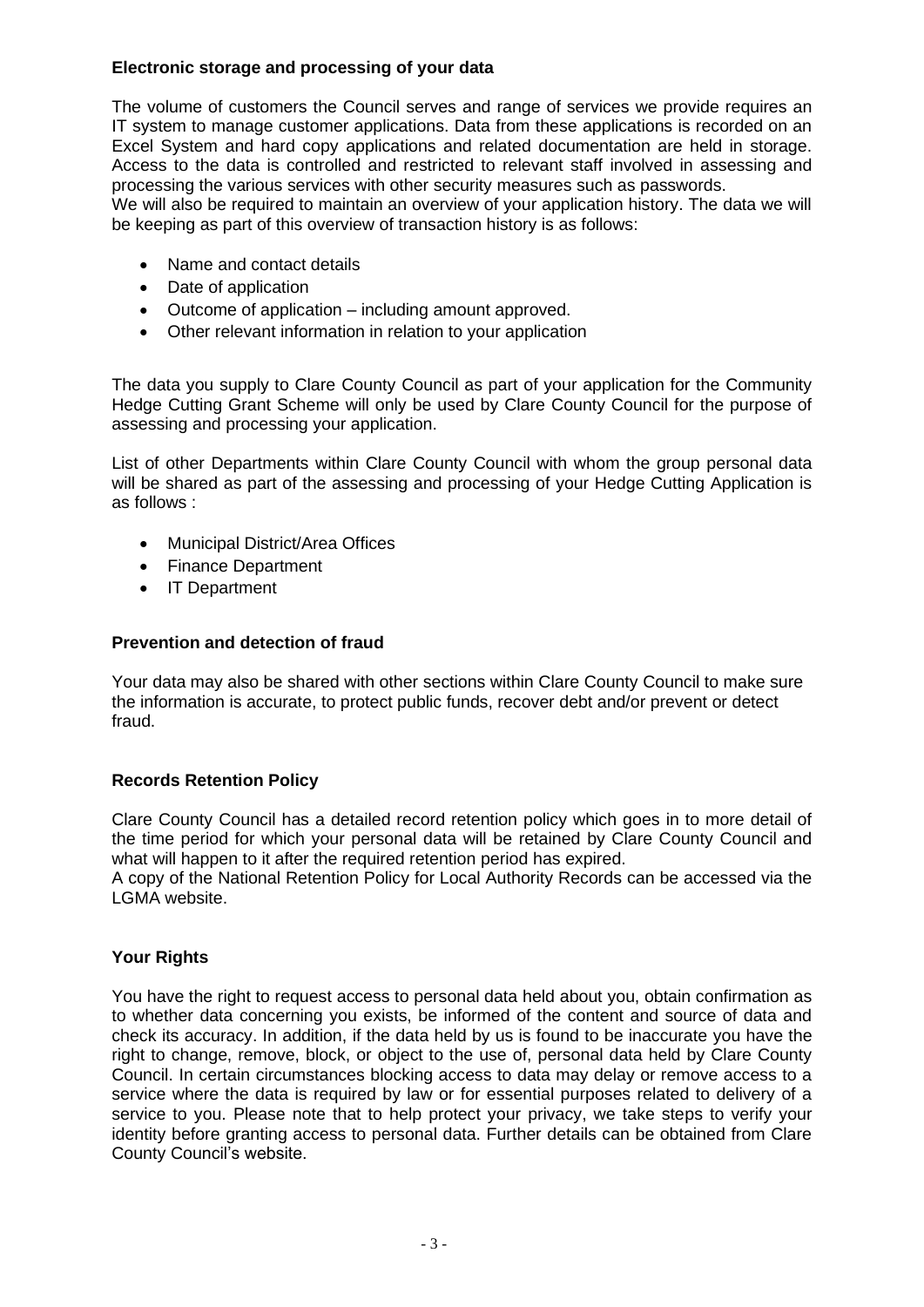#### **Right of Complaint to the Office of the Data Protection Commission**

If you are not satisfied with the outcome of the response you received from Clare County Council in relation to your request, then you are entitled to make a complaint to the Data Protection Commission who may investigate the matter for you.

The Data Protection Commission website is www.dataprotection.ie or you can contact their Office at:

Lo Call Number: 1890 252 231<br>E-mail: info@dat

E-mail: info@dataprotection.ie<br>Postal Address: Data Protection Commi Data Protection Commission, Canal House, Station Road, Portarlington, Co. Laois. R32 AP23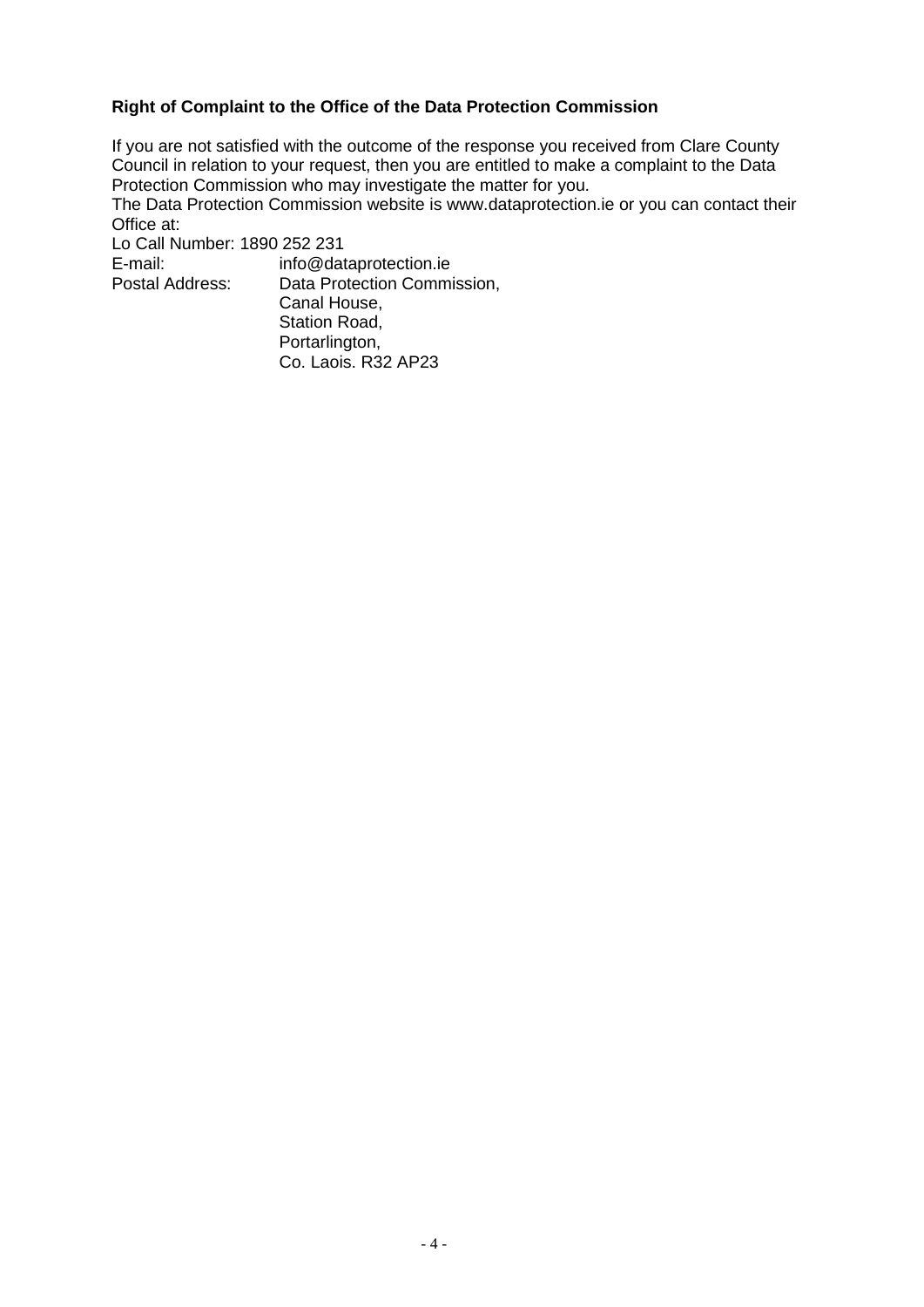

# *CLARE COUNTY COUNCIL*

### **COMMUNITY HEDGE CUTTING GRANT SCHEME** *APPLICATION FORM* **2021**

Application should be submitted as soon as possible but not later than October 1<sup>st</sup>, 2021

#### **Details of Road/Road Network**

(a) Location of Road/Road Network – indicate townland(s), nearest town or village and **include map showing clearly and accurately the road location, including road number, to which the application refers:** 

\_\_\_\_\_\_\_\_\_\_\_\_\_\_\_\_\_\_\_\_\_\_\_\_\_\_\_\_\_\_\_\_\_\_\_\_\_\_\_\_\_\_\_\_\_\_\_\_\_\_\_\_\_\_\_\_\_\_\_\_\_\_\_\_\_\_\_

- (b) Length of Road/Road Network to which this application refers \_\_\_\_\_\_\_\_\_\_\_\_\_\_\_
- (c) Total length of roadside hedge/trees to be cut back \_\_\_\_\_\_\_\_\_\_\_\_\_\_\_\_\_\_\_\_\_\_\_\_
- (d) Number of landowners and residents on road/road network:
- (e) Municipal District Area:

#### **Terms and conditions**

\_\_\_\_\_\_\_\_\_\_\_\_\_\_\_\_\_\_\_\_\_\_\_\_\_\_\_\_\_\_\_\_\_\_\_\_\_\_\_\_\_\_\_\_\_\_\_\_\_\_\_\_\_\_\_\_\_\_\_\_\_\_\_\_\_\_\_

- We, the undersigned, being members of a local community/group in County Clare, hereby apply to Clare County Council for consideration under the Community Hedge Cutting Grant Scheme.
- We hereby appoint and delegate full power to

of \_\_\_\_\_\_\_\_\_\_\_\_\_\_\_\_\_\_\_\_\_\_\_\_\_\_\_\_\_ to act for us in all correspondence and other business arising out of this application and we agree to be bound by our nominee's correspondence and acts.

WE UNDERSTAND AND ACCEPT THAT:

- Limited funding is available for this Scheme and all the terms and conditions should be strictly adhered to.
- All offending hedges and overhanging trees along the proposed network must be adequately cut back.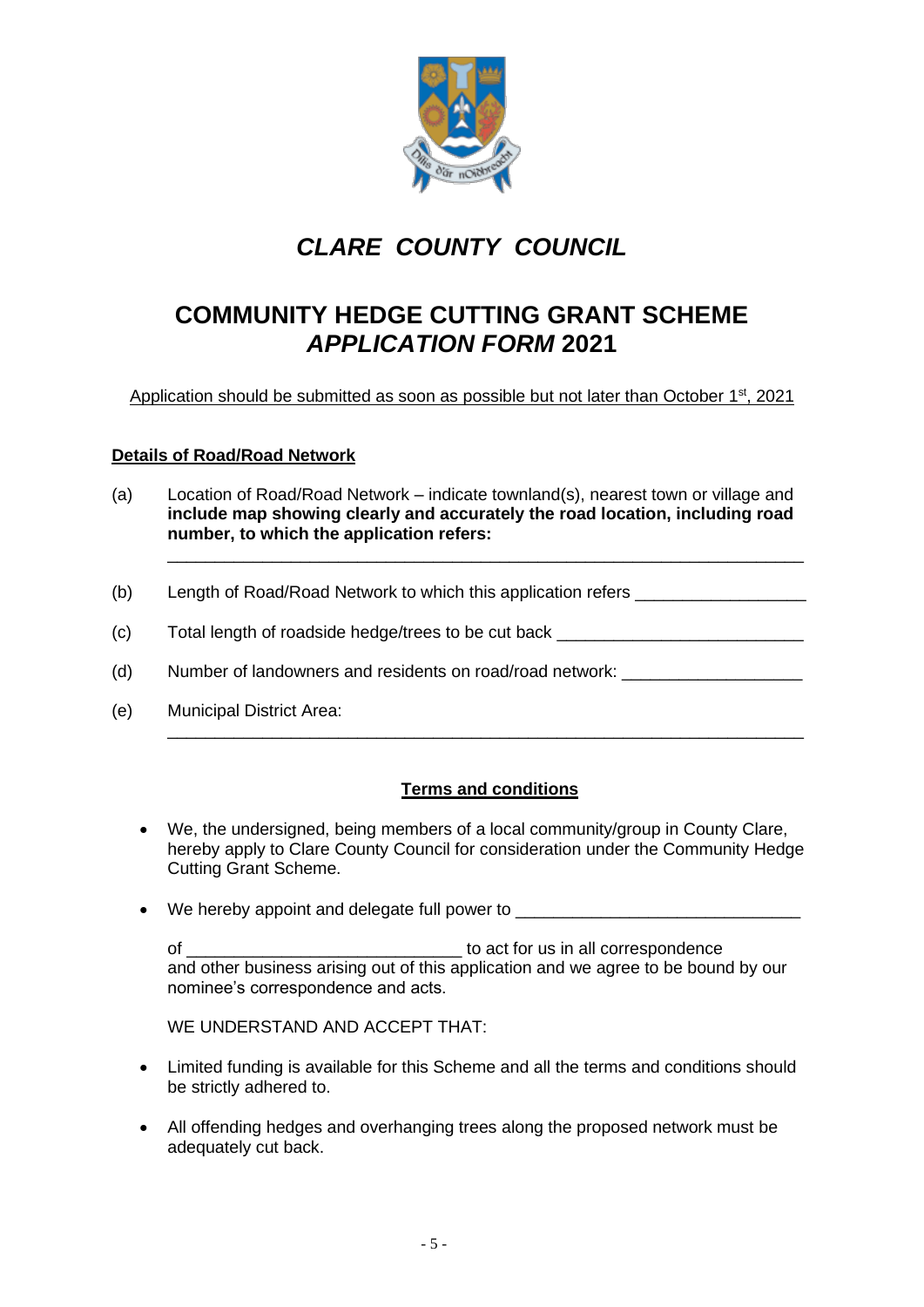- The minimum length of road network to be incorporated in any application is 5km. However each application will be assessed on its own merits and in certain exceptional circumstances an application may be accepted incorporating a road network of less than 5km in length. .
- Grants will be calculated based on the actual estimated length of hedging/trees which need attention rather than on the length of road which is incorporated in the road network submitted in an application. Where hedging/trees on both sides of a particular section of road need attention, the length to be included in the grant calculation will be doubled.
- The road network to which an application refers must be continuous If there's a break in the network to be proposed, a separate application will be required. Termination points must be at junctions rather than at an arbitrary location along the length of a road or roads (this may not apply in some exceptional circumstances).
- All hedge cutting must be carried out between September  $1^{st}$ , 2021 and the last day of February, 2022.
- No grant applications will be accepted after October 1<sup>st</sup>, 2021
- Works for which grant approval is confirmed must be completed in the same season.
- **No grant will be paid out until the Council is satisfied that all hedge/tree cutting required along the network proposed in the application is completed to the required standard**.
- Each community/group will have to nominate a contact person through whom all correspondence would be channelled.
- Communities will undertake works and organise relevant hedge cutting contract and pay for same.
- It is a matter for applicant communities to ensure that the contractor to be engaged is appropriately insured, is compliant with present day Health and Safety regulations, to confirm to the Council that these compliance requirements have been satisfactorily verified and to give the relevant Municipal District Office at least 7 days notice of intention to carry out the works. **Clare Co Council will not consider any works for funding which have been carried out in advance of the grant application being considered.**
- Clare County Council will provide a grant of €50 per km of roadside hedge/overhanging trees approved to be attended to, subject to available resources.
- Any application submitted without the required accompanying map identifying the roads to which the application refers will not be considered.
- In the event of a large influx of applications, priority will be given to those roads that facilitate school bus and other public and special needs transportation routes.